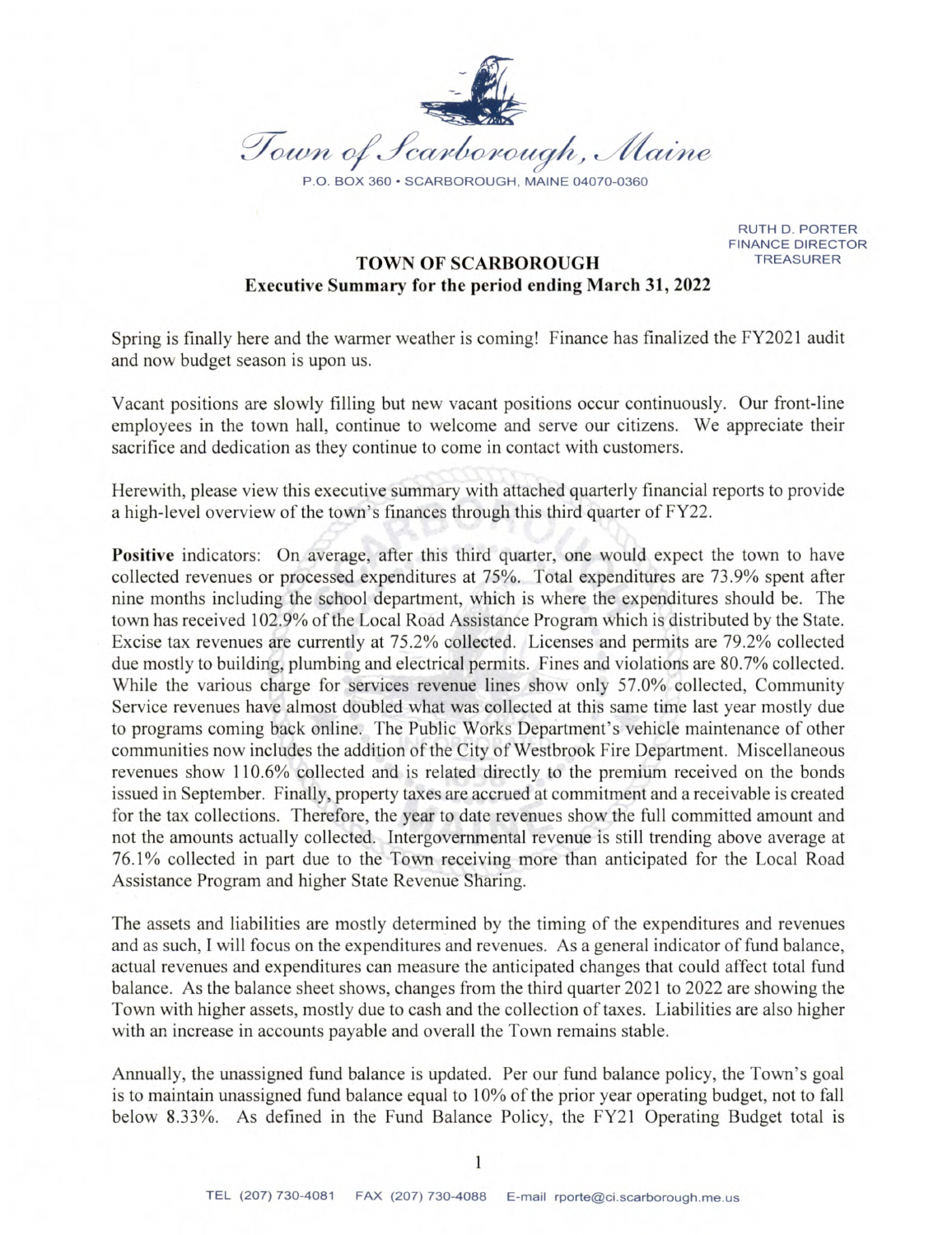\$96,034,595, thus making the Unassigned fund balance 10% goal to be \$9,603,459 for FY22. With the issuance of the June 30, 2021 audited financial statements, the Unassigned Fund Balance is \$6,294,296 or 6.76% of the prior year's operating budget. This was mostly due to issuing bonds in September 2021 instead of May 2021 as has been the practice in the past.

**Negative** indicators: As mentioned, the unassigned fund balance has fallen below the Town's policy.

A few departments expenditures are above the spending average of 75%, including Executive 88.2% and Public Works is showing 82.8% expended through March 31, 2022. This is mostly due to union negotiations and winter storms. The Public Works department generally utilizes the financial purchase order system and encumbers many of their accounts such as solid waste and vehicle maintenance purchases. Since the funds are encumbered, they are not available for other spending and therefore contribute to the larger than normal percentage spent.

I would like to take this time to acknowledge the continued hard work of all Town employees and recognize the accomplishments of Chief Mike Thurlow who retired in January 2022.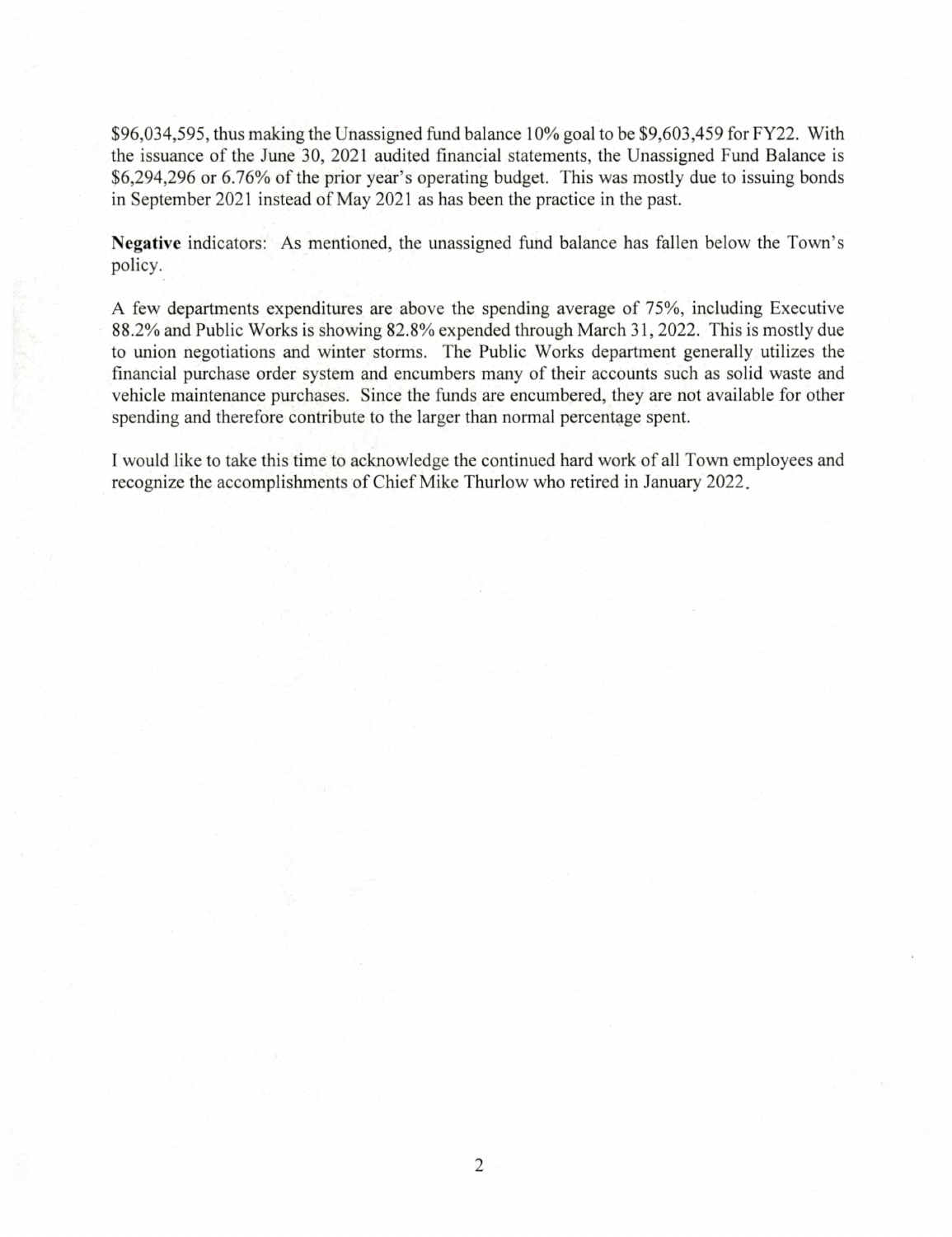# **TOWN GENERAL FUND BALANCE SHEET TOWN OF SCARBOROUGH**

|                     |                                           | <b>March 31, 2022</b> | <b>March 31, 2021</b> | <b>Variance</b> |
|---------------------|-------------------------------------------|-----------------------|-----------------------|-----------------|
| <b>ASSETS</b>       |                                           |                       |                       |                 |
|                     | Cash                                      | 39,580,745            | 35,095,545            | 4,485,201       |
|                     | <b>Taxes Receivable</b>                   | 2,715,665             | 2,534,362             | 181,303         |
|                     | <b>Accts Receivable</b>                   | 120,734               | 36,061                | 84,673          |
|                     | Due From Other Funds                      | 2,209,786             | 2,733,984             | (524, 199)      |
|                     | Inventories                               | 28,774                | 31,401                | (2,626)         |
|                     | <b>Total Assets and Outflows</b>          | 44,655,704            | 40,431,353            | 4,224,351       |
| <b>LIABILITIES</b>  |                                           |                       |                       |                 |
|                     | <b>Accounts Payables</b>                  | 4,148,037             | 2,244,309             | 1,903,729       |
|                     | <b>Accrued Payroll</b>                    | 6,130,762             | 5,544,087             | 586,674         |
|                     | Prepaid Items                             |                       | 9,828                 | (9,828)         |
|                     | <b>Deferred Tax Revenues</b>              | 837,446               | 917,570               | (80, 124)       |
|                     | Taxes Collected In Advance                | 32,681                | 17,111                | 15,569          |
|                     | <b>Total Liabilitites and Inflows</b>     | 11,148,926            | 8,732,905             | 2,416,021       |
| <b>FUND BALANCE</b> |                                           |                       |                       |                 |
|                     | <b>Fund Balance Unrestricted</b>          | 8,733,625             | 8,409,195             | 324,430         |
|                     | <b>Fund Balance Reserved</b>              | 6,439,654             | 6,187,454             | 252,201         |
|                     | <b>Fuel Inventory Reserve</b>             | 28,774                | 31,401                | (2,626)         |
|                     | <b>Actual Revenues</b>                    | 92,284,520            | 86,329,361            | 5,955,159       |
|                     | <b>Actual Expenditures</b>                | 73,979,796            | 69,258,963            | 4,720,833       |
|                     | <b>Fund Balance</b>                       | 33,506,778            | 31,698,447            | 1,808,331       |
|                     | <b>Total Liabilities and Fund Balance</b> | 44,655,704            | 40,431,353            | 4,224,351       |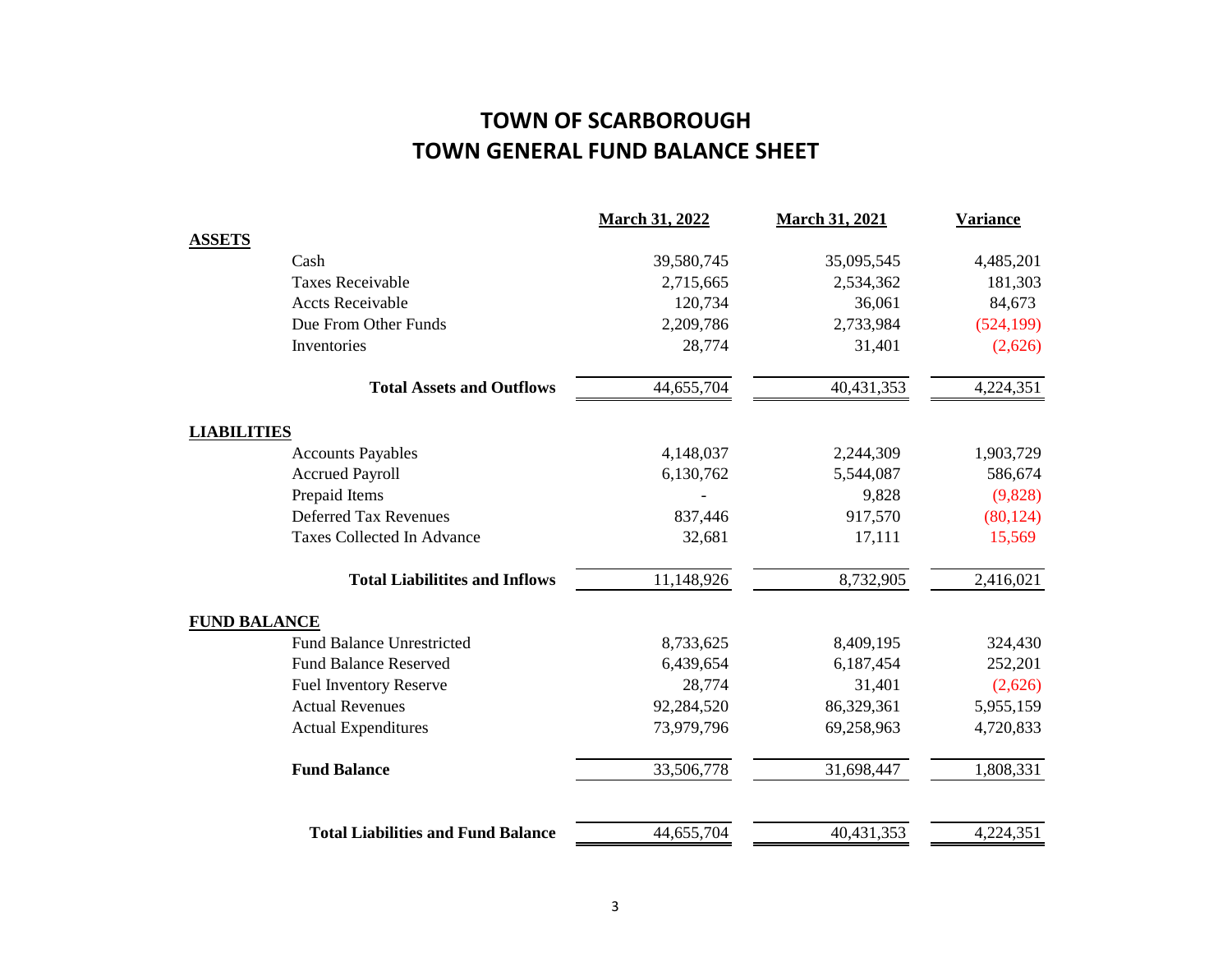#### **Town of Scarborough Comparative Year To Date Expenditures**

|                                               | 3/31/2022      |                 |                | 3/31/2021      |                 |             |
|-----------------------------------------------|----------------|-----------------|----------------|----------------|-----------------|-------------|
|                                               | <b>Revised</b> | <b>YTD</b>      | <b>Percent</b> | <b>Revised</b> | <b>YTD</b>      | Percent     |
| 1100 General Fund                             | Appropriation  | <b>Expended</b> | <b>Used</b>    | Appropriation  | <b>Expended</b> | <b>Used</b> |
| 55 Legislative                                | 11,573         | 8,385           | 72.5%          | 11,573         | 5,992           | 51.8%       |
| 56 Executive                                  | 3,410,138      | 3,005,897       | 88.2%          | 3,175,530      | 2,356,817       | 74.2%       |
| 57 Finance                                    | 1,314,927      | 888,415         | 68.2%          | 1,145,261      | 781,830         | 68.5%       |
| 58 Management Information Systems             | 1,603,775      | 963,980         | 66.3%          | 1,394,461      | 994,715         | 72.5%       |
| 59 Planning                                   | 1,227,012      | 734,095         | 60.0%          | 1,026,692      | 654.669         | 64.0%       |
| 62 Community Services                         | 2,905,735      | 2,020,449       | 70.0%          | 2,127,738      | 1,295,182       | 61.2%       |
| 63 Library                                    | 1,071,119      | 803,339         | 75.0%          | 1,132,963      | 849,722         | 75.0%       |
| 66 Public Health & Welfare                    | 105,813        | 67,025          | 63.3%          | 86,076         | 99,794          | 115.9%      |
| 68 SEDCO                                      | 258,326        | 178,561         | 69.1%          | 244,046        | 162,640         | 66.6%       |
| 71 Fire Services                              | 6,261,923      | 4,522,914       | 72.9%          | 5,777,278      | 4,043,529       | 70.0%       |
| <b>72 Police Services</b>                     | 7,583,068      | 4,877,976       | 66.6%          | 7,088,141      | 4,824,633       | 68.1%       |
| 81 Public Works                               | 7,452,764      | 4,992,032       | 82.8%          | 6,915,606      | 4,587,560       | 78.3%       |
| 85 Debt                                       | 6,287,816      | 5,598,910       | 89.0%          | 6,482,918      | 5,875,136       | 90.6%       |
| 86 Storm Related Expenditures                 | 229            | 229             | 100.0%         |                | 70,759          | 0.0%        |
| 91 County Tax                                 | 3,081,933      | 3,081,933       | 100.0%         | 3,188,519      | 3,188,519       | 100.0%      |
| 94 Capital Equipment                          | 2,507,669      | 1,379,852       | 73.7%          | 1,546,736      | 1,138,893       | 87.0%       |
| 97 Other                                      | 2,143,417      | 523,247         | 24.4%          | 1,864,341      | 728,573         | 39.1%       |
| <b>Total General Fund Expenditures</b>        | 47,227,236     | 33,647,238      | 75.5%          | 43,207,879     | 31,658,962      | 75.7%       |
| Fund 7150 Adult Education                     | 179,639        | 106,395         | 60.0%          | 194,558        | 91,515          | 47.2%       |
| Fund 7100 Total School General Fund           | 55,686,517     | 40,226,162      | 72.6%          | 53, 312, 138   | 37,508,486      | 70.6%       |
| <b>Total School General Fund Expenditures</b> | 55,866,156     | 40,332,557      | 72.6%          | 53,506,696     | 37,600,001      | 70.5%       |
| <b>Grand Total</b>                            | 103,093,392    | 73,979,796      | 73.9%          | 96,714,575     | 69,258,963      | 72.9%       |

**9 Months = 75.00%**

#### **NOTES:**

**Overall:** Non-union & part time furloughed time (avg 20 hrs/week) ended 07/24/20. Staffing not fully funded in FY21. Increase in benefit costs **55:** The Town paid three quarters of Town councilors pay in FY22

**56:** Legal services (95%), citizen satisfaction survey \$19,995) and sick/vacation payouts

**62:** Community Services: Continuation of restoring programs affected by COVID in FY21

**71:** Fire Dept union contract adjustments

**72:** Police Dept union contract adjustments

**81:** PW staffing - Union contract adjustments and storms

**85:** Debt - Cost of issuance (COI) on Advance Refunding higher in FY21 than the COI for bonds in FY22

**94:** FY22 \$72,000 on solar array buyout & FY22 street sweeper purchase for \$218,575.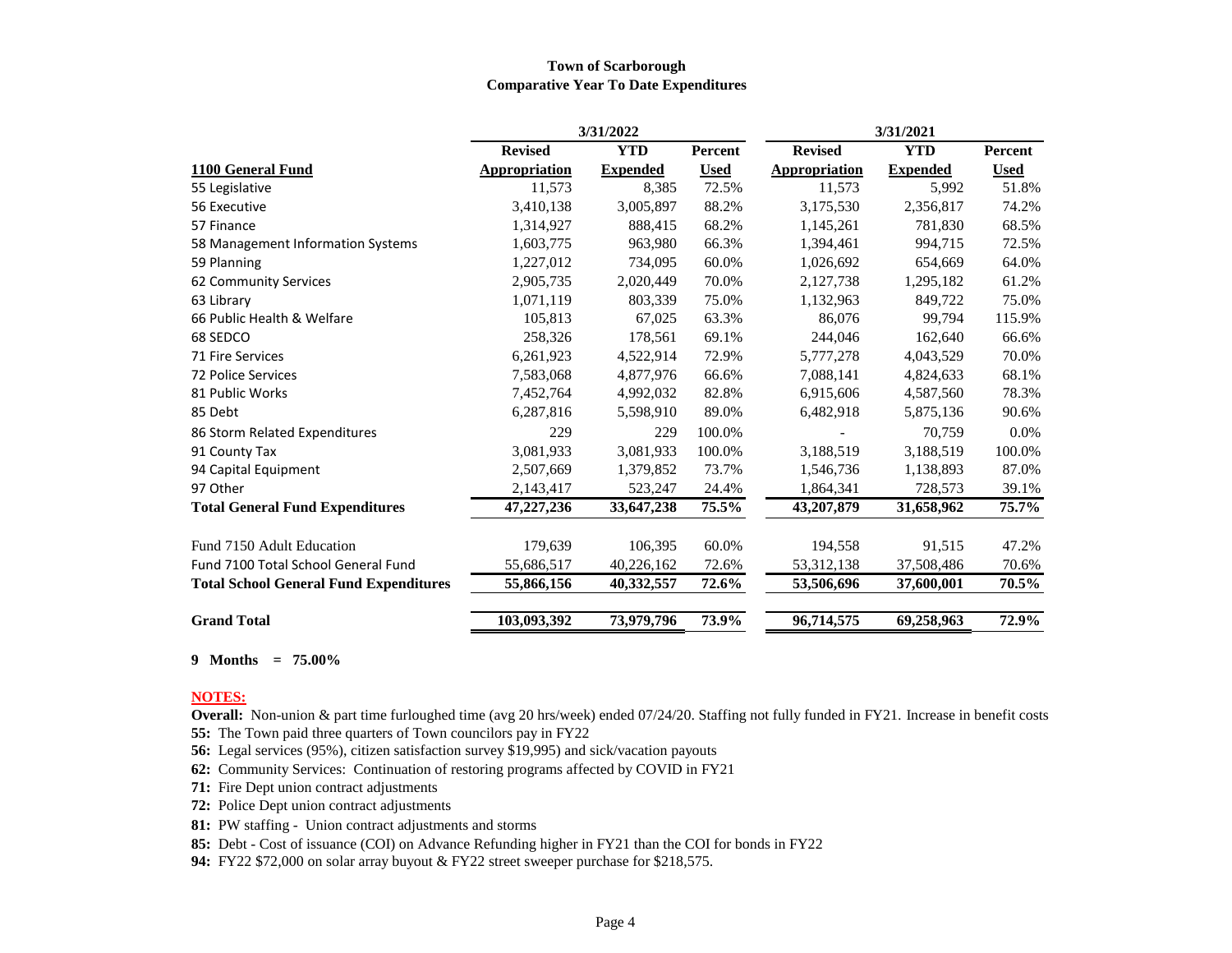### **Town of Scarborough Comparative Year To Date Revenues**

|                                            |                  | 3/31/2022         |                  |                                                    | 3/31/2021         |                  |
|--------------------------------------------|------------------|-------------------|------------------|----------------------------------------------------|-------------------|------------------|
|                                            | <b>Revised</b>   |                   |                  | <b>Revised</b>                                     |                   |                  |
|                                            | <b>Estimated</b> | <b>Actual YTD</b> | $\frac{0}{0}$    | <b>Estimated</b>                                   | <b>Actual YTD</b> | $\frac{6}{6}$    |
| 1100 General Fund                          | <b>Revenue</b>   | <b>Revenue</b>    | <b>Collected</b> | <b>Revenue</b>                                     | <b>Revenue</b>    | <b>Collected</b> |
| 90 Taxes                                   | 29,127,939       | 27,107,972        | 93.1%            | 27,335,611                                         | 26,304,075        | 96.2%            |
| 91 Interest On Delinquent Taxes            | 70,000           | 24,139            | 34.5%            | 97,500                                             | 29,114            | 29.9%            |
| 92 Licenses And Permits                    | 921,480          | 730,139           | 79.2%            | 794,880                                            | 666,697           | 83.9%            |
| 93 Intergovernmental Revenues              | 5,855,256        | 4,456,105         | 76.1%            | 4,476,411                                          | 3,454,912         | 77.2%            |
| 94 Charge For Services                     | 6,810,789        | 3,883,759         | 57.0%            | 6,515,892                                          | 3,254,296         | 49.9%            |
| 95 Fines Forfeits And Assessments          | 94,700           | 76,468            | 80.7%            | 87,700                                             | 94,582            | 107.8%           |
| 96 Miscellaneous Revenues                  | 881,421          | 975,005           | 110.6%           | 792,719                                            | 355,187           | 44.8%            |
| 99 Other Financing Sources                 | 3,099,085        | 1,146,754         | 37.0%            | 3,049,711                                          | 584,100           | 19.2%            |
| <b>Total General Fund Revenues</b>         | 46,860,670       | 38,400,340        | 81.9%            | 43,150,425                                         | 34,742,962        | 80.5%            |
| Fund 7150 Adult Education                  | 179,639          | 133,544           | 74.3%            | 194,558                                            | 150,385           | 77.3%            |
| Fund 7100 Total School General Fund        | 55,683,015       | 53,750,635        | 96.5%            | 53, 311, 243                                       | 51,436,013        | 96.5%            |
| <b>Total School General Fund Revenues</b>  | 55,862,654       | 53,884,180        | 96.5%            | 53,505,801                                         | 51,586,398        | $96.4\%$         |
| <b>Grand Total</b>                         | 102,723,324      | 92,284,520        | 89.8%            | 96,656,226                                         | 86,329,361        | 89.3%            |
| <b>Property Taxes Collected:</b><br>96.88% |                  |                   |                  | FY2021 Property Taxes Collected March 2021: 97.11% |                   |                  |
| Collections as of 04-11-2022:<br>97.30%    |                  |                   |                  | FY2020 Property Taxes Collected March 2020: 94.36% |                   |                  |
| 9 Months $= 75.00\%$                       |                  |                   |                  | FY2019 Property Taxes Collected March 2019: 96.56% |                   |                  |
|                                            |                  |                   |                  | FY2018 Property Taxes Collected March 2018: 96.55% |                   |                  |

## **NOTES:**

**90:** Property taxes not fully allocated between town and school in FY21.

**91:** Unpaid tax interest rate reduced from 5% to 0% from March to July 2020 and then to 5%. FY22 rate set at 6%.

**92:** Licenses & Permits: Town Clerk licenses/permits are down however Electrical, Building & Plumbing Rev are all above estimates in FY22.

FY2017 Property Taxes Collected March 2017: **96.34%**

**93:** Intergovernmental Revenues: State Rev Sharing is \$2,123,949 & Local Road Assistance was higher than expected from the State.

**95:** Fines & Forfeits: FY22 collections are lower than FY21's for parking violations causing the reduction in revenues.

**96:** Includes premium on FY22 Bond of \$3.725m.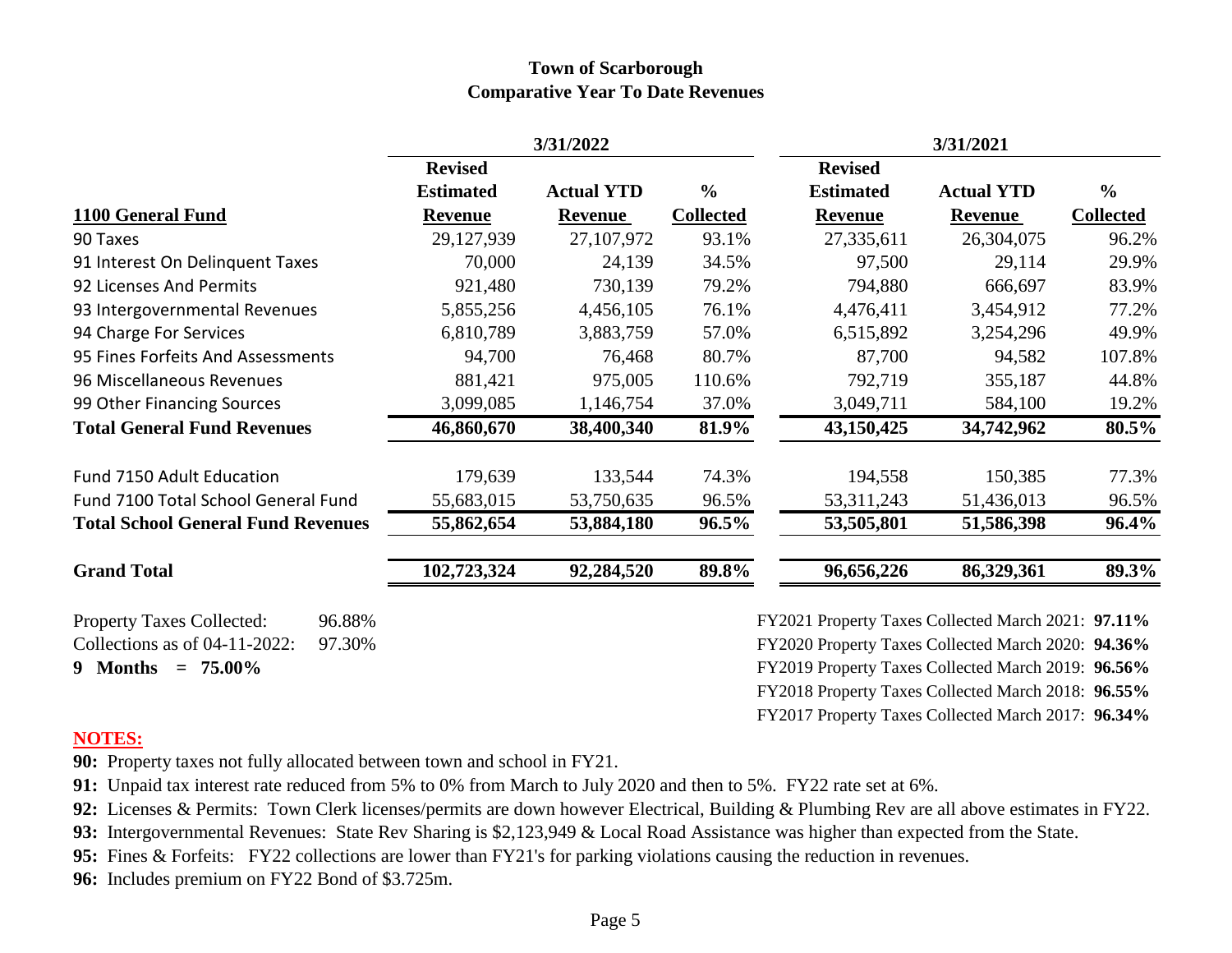#### **Town of Scarborough Year To Date Expenditures Through March 31, 2022**

|                                              | Original      | <b>Revised</b> | <b>YTD</b>      |         | <b>Available</b> | <b>Percent</b> |
|----------------------------------------------|---------------|----------------|-----------------|---------|------------------|----------------|
| <b>Other Town Fund Expenditures</b>          | Appropriation | <b>Budget</b>  | <b>Expended</b> | Encumb  | <b>Budget</b>    | <b>Used</b>    |
| Fund 1200 Total Special Revenue Fund         |               | 21.188         | 2.284.224       | 474,051 | (2,737,087)      | 13018.2%       |
| Fund 1300 Total Capital Projects Fund        | 235,500       | 235,500        | 300,760         |         | (65,260)         | 127.7%         |
| Fund 1310 Total Capital Projects Fund        | 4,525,000     | 4,525,000      | 691,306         | 23.452  | 3,810,242        | 15.8%          |
| Fund 1500 Total Cemetery Permanent Fund      |               |                |                 |         |                  | $0.0\%$        |
| <b>Total Town Other Fund Exp</b>             | 4,760,500     | 4,781,688      | 3.276.290       | 497,503 | 1,007,895        | 78.9%          |
|                                              |               |                |                 |         |                  |                |
| <b>Other School Fund Expenditures</b>        |               |                |                 |         |                  |                |
| Fund 72xx Total School Special Revenue Fund  |               |                | 1,541,212       | 8,433   | (1,549,645)      | 100.0%         |
| Fund 7300 Total School Capital Projects Fund | 286,250       | 286,250        |                 |         | 286,250          | $0.0\%$        |
| Fund 7400 Total School Capital Projects Fund | 3,352,651     | 3,355,702      | 1,184,053       | 432.219 | 1,739,431        | 48.2%          |
| Fund 7600 Total School Nutrition Program     | 1,806,963     | 1,806,963      | 1,451,620       | 131,476 | 223,867          | 87.6%          |
| Fund 7800 Total School Scholarship Funds     |               |                | 250             |         | (250)            | 100.0%         |
| <b>Total School Other Fund Exp</b>           | 5,445,864     | 5,448,915      | 4,177,135       | 572,128 | 699,653          | 87.2%          |

#### **Year To Date Expenditures Through March 31, 2022**

| <b>Estimated</b> | <b>Estimated</b>                      | <b>Actual YTD</b>                    | <b>Remaining</b>                   | $\frac{0}{0}$                          |
|------------------|---------------------------------------|--------------------------------------|------------------------------------|----------------------------------------|
| Revenue          | Revenue                               | Revenue                              | <b>Revenue</b>                     | <b>Collected</b>                       |
|                  |                                       | 3,758,698                            | (3,758,698)                        | 100.0%                                 |
| 235,500          | 235,500                               | 607,772                              | (372, 272)                         | 258.1%                                 |
| 4,525,000        | 4,525,000                             | 998,672                              | 3,526,328                          | 22.1%                                  |
|                  |                                       | 517                                  | (517)                              | 100.0%                                 |
| 4,760,500        | 4,760,500                             | 5,365,659                            | (605, 159)                         | 112.7%                                 |
|                  |                                       |                                      |                                    |                                        |
|                  |                                       | 643,254                              | (643, 254)                         | 100.0%                                 |
|                  |                                       | $\mathfrak{D}$                       | (2)                                | 100.0%                                 |
| 3,638,901        | 3,638,901                             | 1,902,765                            | 1,736,136                          | 52.3%                                  |
| 1,806,963        | 1,806,963                             | 1,470,632                            | 336,331                            | 81.4%                                  |
|                  |                                       | 1,106                                | (1,106)                            | 100.0%                                 |
| 5,445,864        | 5,445,864                             | 4,017,759                            | 1,428,105                          | 73.8%                                  |
|                  |                                       |                                      |                                    |                                        |
| 112,929,688      | 113,323,995                           | 81,433,220                           | 28,616,216                         | <b>Percentage</b><br>74.7%<br>$90.0\%$ |
|                  | <b>Original Budget</b><br>112,929,688 | <b>Revised Budget</b><br>112,929,688 | <b>YTD</b> Activity<br>101,667,938 | <b>Remaining Bal</b><br>11,261,750     |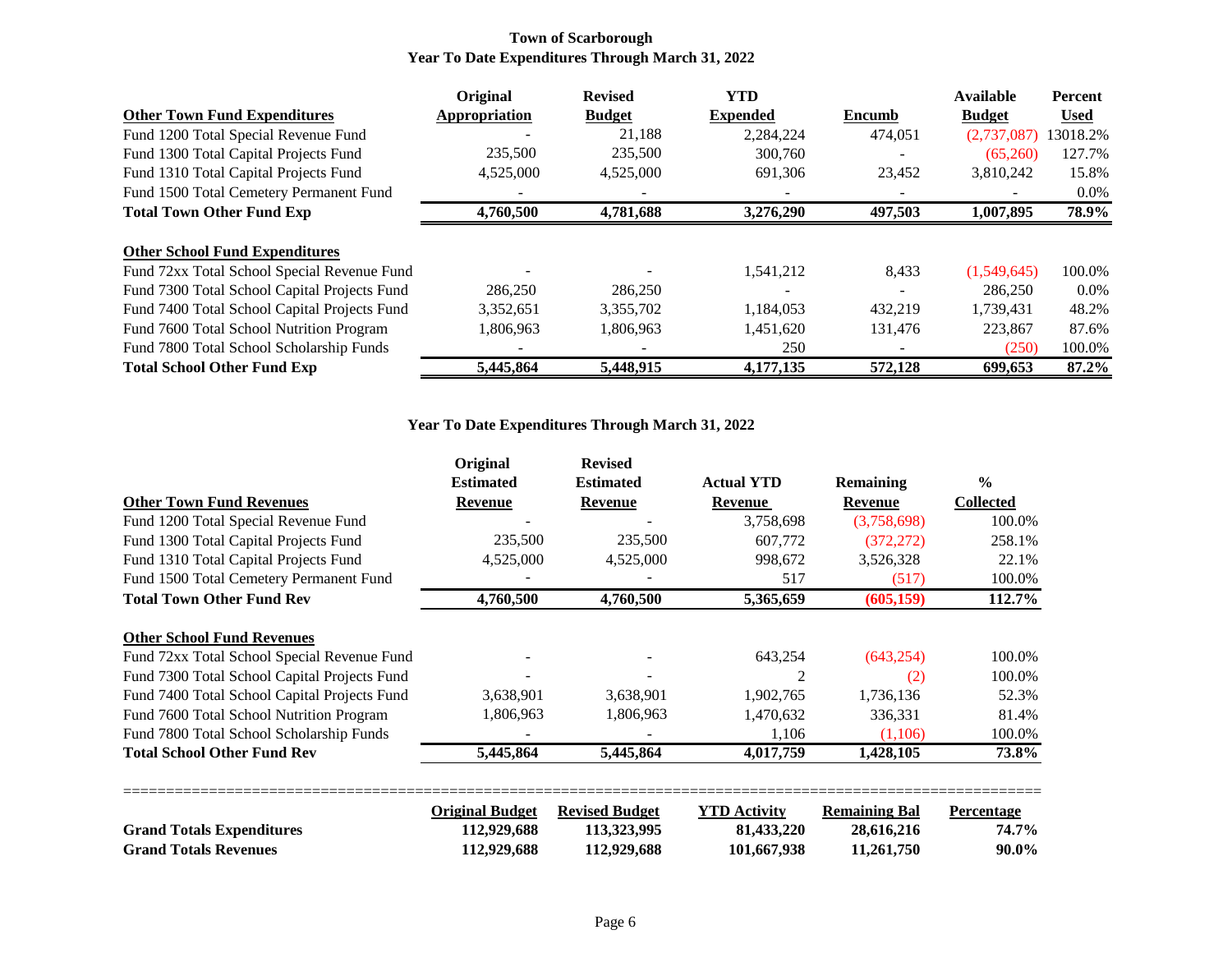## Year To Date Education Expenditures Through March 31, 2022

|                                    | Original      | <b>Revised</b> | <b>YTD</b>      |                          | <b>Available</b> | <b>Percent</b> |
|------------------------------------|---------------|----------------|-----------------|--------------------------|------------------|----------------|
| <b>Education:</b>                  | Appropriation | <b>Budget</b>  | <b>Expended</b> | <b>Encumb</b>            | <b>Budget</b>    | <b>Used</b>    |
| Regular instruction                | 34, 384, 116  | 34, 384, 116   | 24,745,177      | 31,277                   | 9,607,662        | 72.1%          |
| Improvement of instruction         | 977,217       | 977,217        | 644,342         | 11,661                   | 321,215          | 67.1%          |
| Special services                   | 5,157,656     | 5,161,158      | 3,449,044       | 87,505                   | 1,624,609        | 68.5%          |
| General & special administration   | 289,513       | 289,513        | 204,062         | $\overline{\phantom{a}}$ | 85,451           | 70.5%          |
| Board of education                 | 44,418        | 44,418         | 31,062          |                          | 13,356           | 69.9%          |
| Office of the superintendent       | 833,720       | 833,420        | 602,590         |                          | 230,830          | 72.3%          |
| Business administration            | 2,362,477     | 2,362,777      | 1,723,434       | 55                       | 639,288          | 72.9%          |
| Transportation                     | 1,905,797     | 1,905,797      | 1,204,305       |                          | 701,492          | 63.2%          |
| Operation and maintenance of plant | 4,190,725     | 4,190,725      | 3,045,207       | 85,479                   | 1,060,039        | 74.7%          |
| <b>Adult Education</b>             | 179,639       | 179,639        | 106,395         | 1,365                    | 71,879           | 60.0%          |
| Food Service Allocation            |               |                |                 |                          |                  | $0.0\%$        |
| Debt service                       | 5,537,376     | 5,537,376      | 4,576,940       |                          | 960,436          | 82.7%          |
| <b>Total Education</b>             | 55,862,654    | 55,866,156     | 40,332,557      | 217,342                  | 15,316,257       | 72.6%          |